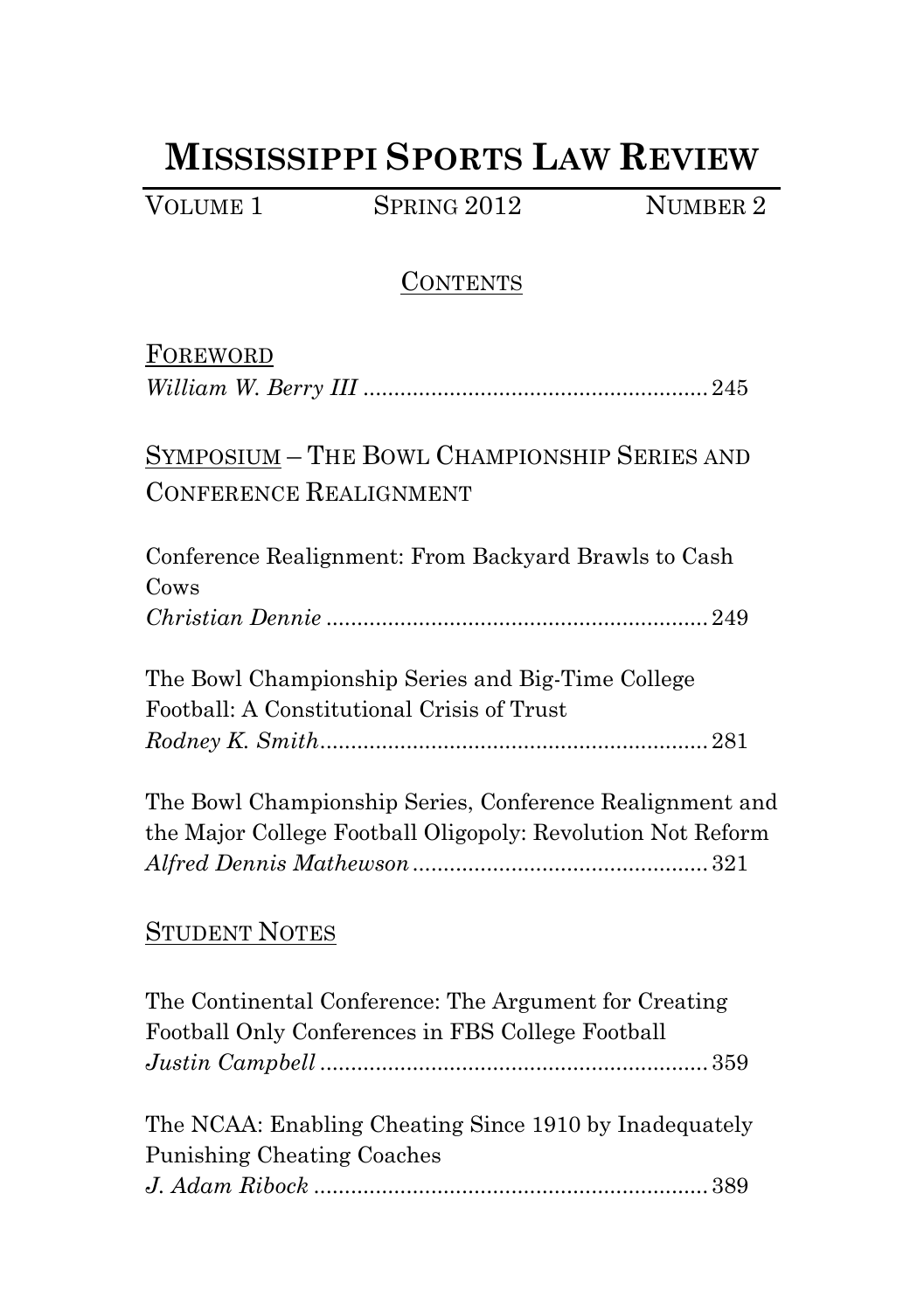| Saving Silent Sufferers: The Case for Federal Regulation of |
|-------------------------------------------------------------|
| Drug Use in Horseracing                                     |
|                                                             |

The MISSISSIPPI SPORTS LAW REVIEW ("REVIEW") is published biannually at The University of Mississippi School of Law. The REVIEW welcomes original works of authorship on sports law related topics. The REVIEW prefers submissions per ExpressO. Please visit http://law.bepress.com/expresso for more information. Manuscripts may also be sent to the REVIEW via email at mssportslaw@gmail.com. Citations should conform to *The Bluebook: A Uniform System of Citation* (19th ed. 2010).

The MISSISSIPPI SPORTS LAW REVIEW is a student-edited journal. The views expressed herein are not necessarily those of the editors or the faculty of the University of Mississippi School of Law. For more information about the REVIEW, visit our website at http://mssportslaw.olemiss.edu.